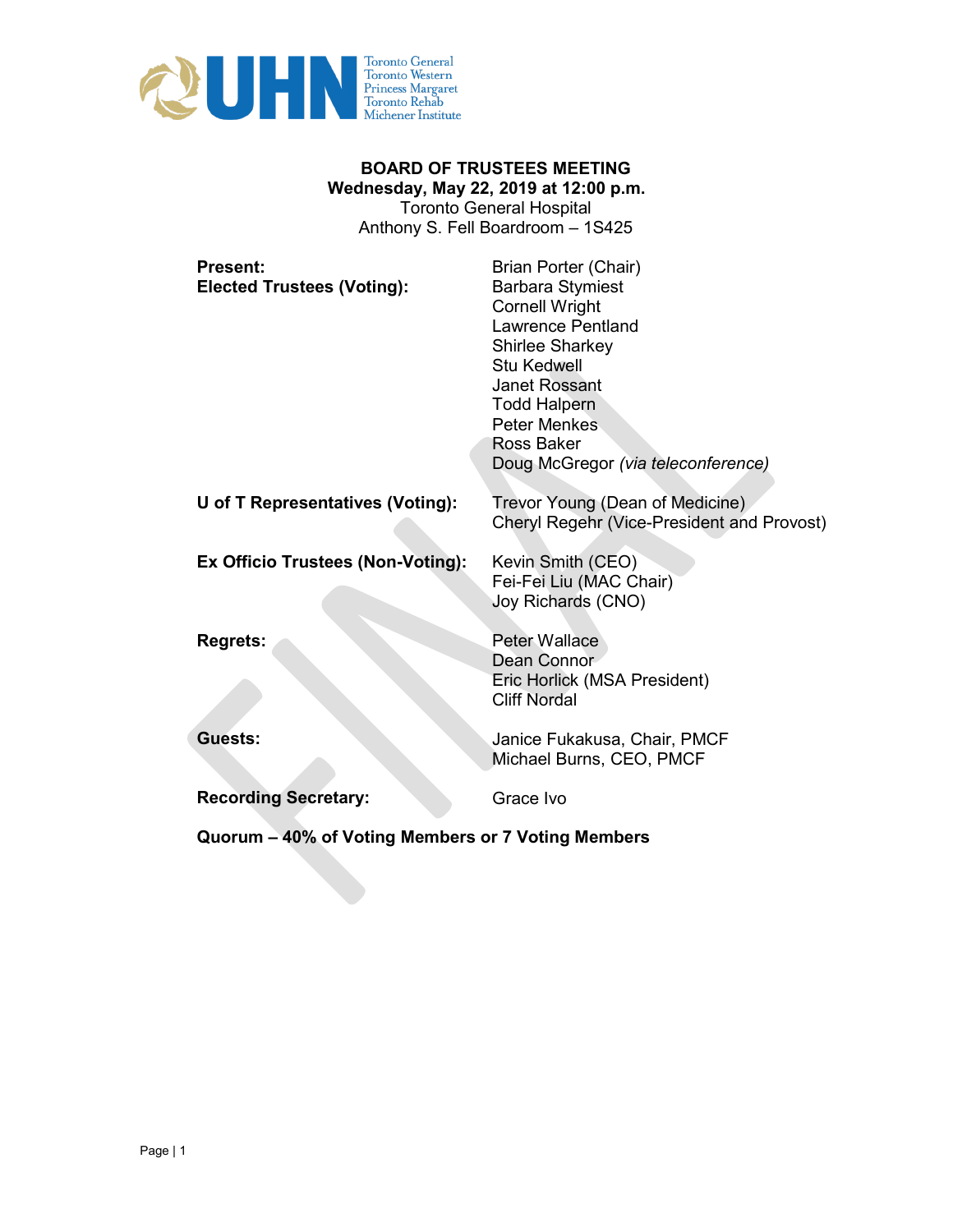

# **1.0 Call to Order**

Mr. Porter called the meeting to order at 12:08 pm.

### **1.1 Introduction of Guests**

The Chair welcomed Michael Burns, PMCF President & CEO, and James Langstaff, Howard Associates, as observers to the meeting.

The Chair also welcomed Raj Kothari, Jaime Watt and Janice Fukakusa, the latter who was able to attend in person as a guest, as incoming Board members:

- o Raj, joining the Board as an ex officio non-voting member in his capacity as Chair of the Toronto General & Western Hospital Foundation, is the Vice Chair, Partner for PwC Canada.
- $\circ$  Janice, joining the Board as an ex officio non-voting member in her capacity of Chair of the Princess Margaret Cancer Foundation, is Chancellor of Ryerson University as well as Chair, Canada Infrastructure Bank.
- $\circ$  Jaime joining the Board as an Independent Trustee, is the Executive Chairman at Navigator.

### **1.2 Declaration of Conflict of Interest**

The Chair asked that any member of the Board participating in this meeting declare if they have any perceived or known Conflicts of Interest relating to any of the items listed on the Agenda.

There was no declaration of Conflict of Interest from any Board Trustee participating in the meeting.

#### **1.3 Approval of Agenda**

The Board of Trustees meeting agenda was approved as circulated.

# **2.0 Consent Agenda**

#### **2.1 Approval of Minutes of the Board – February 20 and April 17, 2019**

Pre-circulated for members' information were the minutes of the Board meeting held on February 20 and April 17, 2019.

*BOARD MOTION On a motion duly made, seconded and carried, the Board of Trustees approved the minutes of the Board of Trustees' meetings held on February 20 and April 17, 2019.*

### **2.2 Approval of Minutes and Embedded Motions**

Pre-circulated for members' approval were the Finance and Audit Committee recommendations from its May 15, 2019 meeting.

*Ms. Barbara Stymiest, Chair of the Finance and Audit Committee, highlighted the following:* 

• Plexxus fees increased by \$0.7 M to \$14.3 M. Plexxus added 10 customer hospitals and in September 2017 integrated its warehouse with Mohawk Medbuy Shared Services. UHN is in discussions with Plexxus to clarify UHN's percentage of member fees under the expanded Plexxus structure.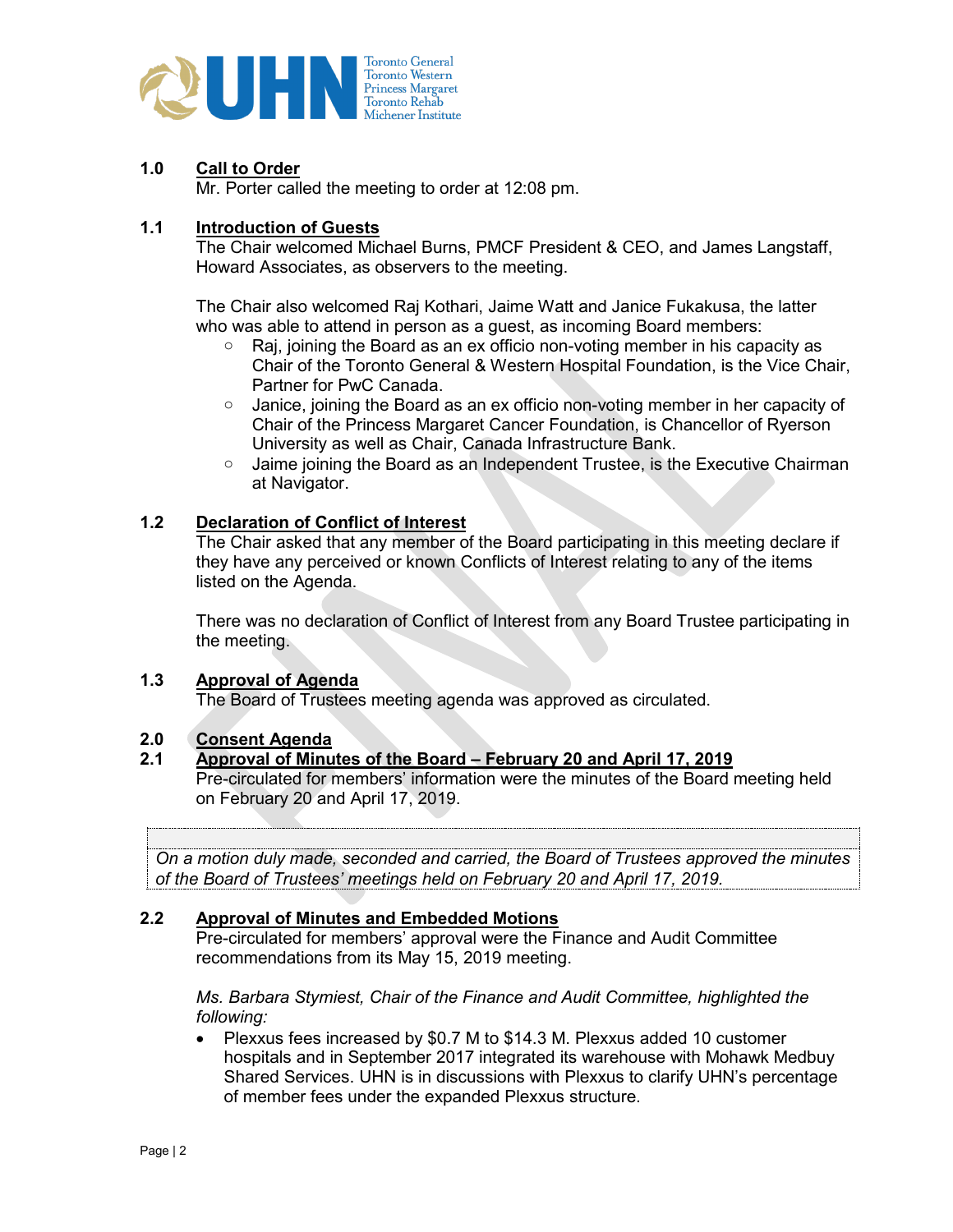

- UHN was invited to share feedback with an independent advisor to inform the issues to be discussed at the upcoming Plexxus Member CEO's meeting.
- Plexxus CEO, David Yundt, has been invited to September's Finance & Audit Board Committee meeting to provide an update on Plexxus' strategy and value proposition to its Members.
- The *Operating Plan 2019/20* ("Operating Plan") consists of balancing operations and achieving a \$30 M margin.
- Inflationary pressures resulted in a \$34 M challenge which was addressed via new revenues and savings initiatives.
- Risks have been identified in the Operating Plan and mitigation strategies are underway to ensure margin target is achieved.
- The *Capital Plan 2019/20* ("Capital Plan") helps mitigate key risks within UHN's capital assets. It is achievable within the context of UHN's 5-year cash flow, and enables new capital investments aligned with operational needs. Once the Master Facilities Plan is completed, the multi-year Capital Plan will be updated and refined to ensure continued alignment with UHN strategic priorities.

Ms. Stymiest provided brief updates on the recommendations made at the May 15, 2019, Finance and Audit Committee meeting:

- a) Minutes of Meeting held February 15, 2019 *Motion for Approval That the Board of Trustees approve the minutes of the Finance and Audit Committee meeting held on February 15, 2019.*
- b) Cardinal Health Canada Supply of Surgical Custom & Standard Packs Contract *Motion for Approval That the Board of Trustees approve Cardinal Health for the supply of Surgical Custom & Standard Packs Contract at the cost of \$22.6 M over 10 years.*
- c) Finance and Audit Terms of Reference Amendments *Motion for Approval That the Board of Trustees approve the amended Terms of Reference of the Finance and Audit Committee.*
- d) Operating Plan 2019/20 *Motion for Approval That the Board of Trustees approve the 2019/20 Operating Plan.*
- e) Capital Plan 2019/20 *Motion for Approval That the Board of Trustees approve the 2019/20 Capital Plan.*
- f) Annual Attestations *Motion for Approval That the Board of Trustees approve UHN's Attestation of Compliance with the Broader Public Sector Accountability Act.*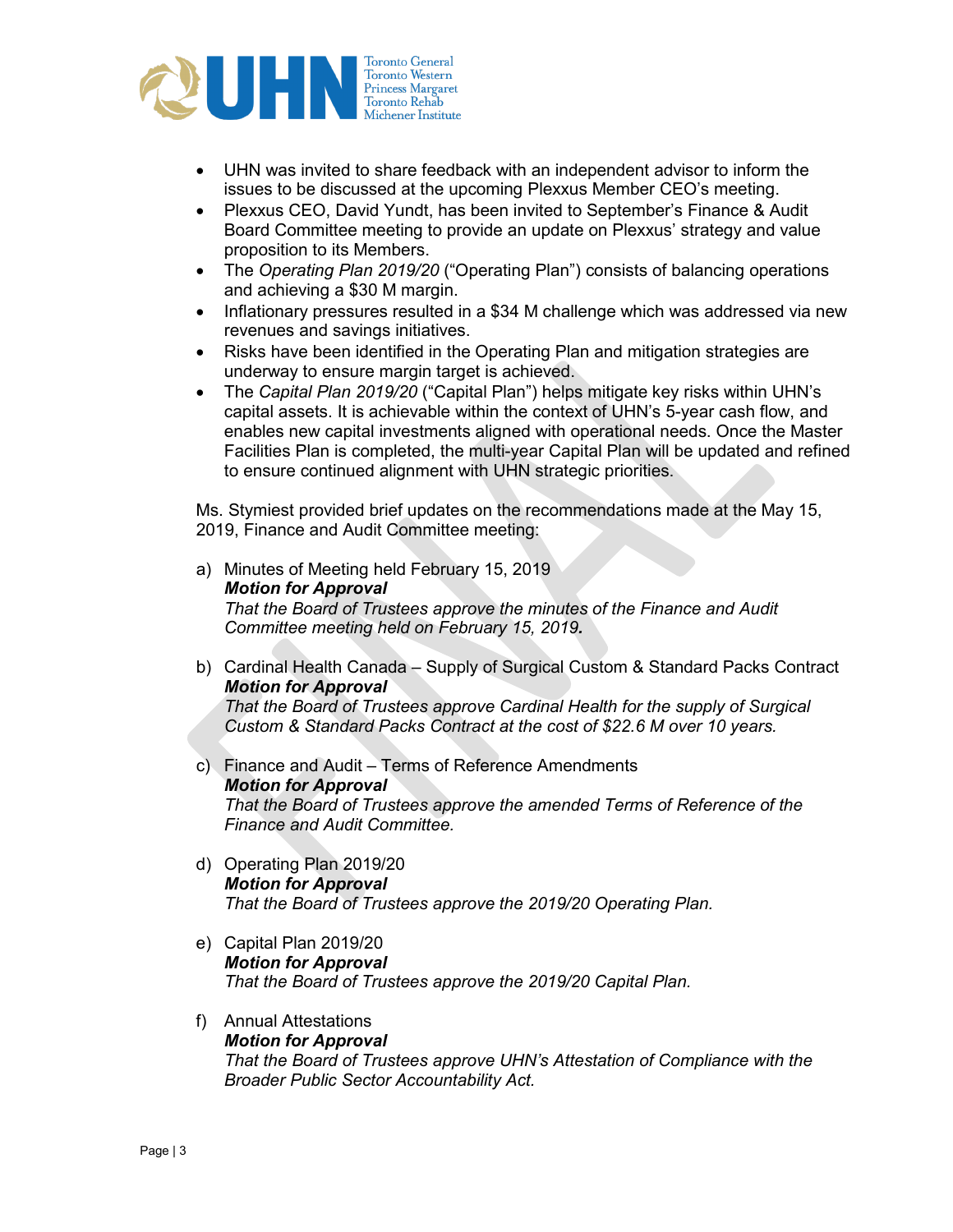

### 2.2.1 Finance & Audit Committee

Pre-circulated for members' information and approval were the minutes of the Finance and Audit Committee meeting held on February 15, 2019.

#### 2.2.2 Governance and Nominating Committee ("GNC")

Pre-circulated for members' information and approval were the minutes of the Governance and Nominating Committee meetings held on February 20 and April 17, 2019, in addition to applicable Briefing Notes.

Mr. Marc Toppings provided brief updates on the recommendations made at the April 17 and May 22, 2019 Governance and Nominating Committee meetings.

#### *a) Governance Policy Manual*

The Governance Policy Manual ("Board Manual") had previously been approved by the GNC in February 2018, but was never subsequently approved by the full UHN Board of Trustees. Upon further review, four additional policies have been added to the Board Manual to further support best in class corporate governance and ensure identified accreditation requirements are met: Board and Individual Trustee Evaluation; Board Diversity; Ongoing Board Education; and Resignation and Removal of a Trustee.

#### *Motion for Approval*

*That the Board of Trustees approve the Governance Policy Manual, as developed by Management and recommended by the Governance & Nominating Committee (GNC) for approval and adoption by the UHN Board of Trustees, subject to the addition of certain non-material revisions as recommended by the GNC.*

*b) Administrative By-Law Changes*

The changes recommended are to simplify Board complement, in line with current practice and KPMG recommendations pertaining to governance, and to further ensure alignment of strategic priorities among UHN and its respective Foundations.

#### *Motion for Approval*

*That the Board of Trustees approve the amendments to the Hospital's Administrative By-Law Number 1, as developed by Management and recommended by the Governance and Nominating Committee for approval and adoption by the UHN Board of Trustees.*

#### 2.2.3 Research Committee

Pre-circulated for members' information and approval were the minutes of the Research Committee – December 10, 2018; Briefing Notes for Approval from its November 21, 2018 meeting.

#### *Motion for Approval*

*That the Board of Trustees approve the recommendation from the Research Subcommittee to the Research Committee that they proceed with the negotiated*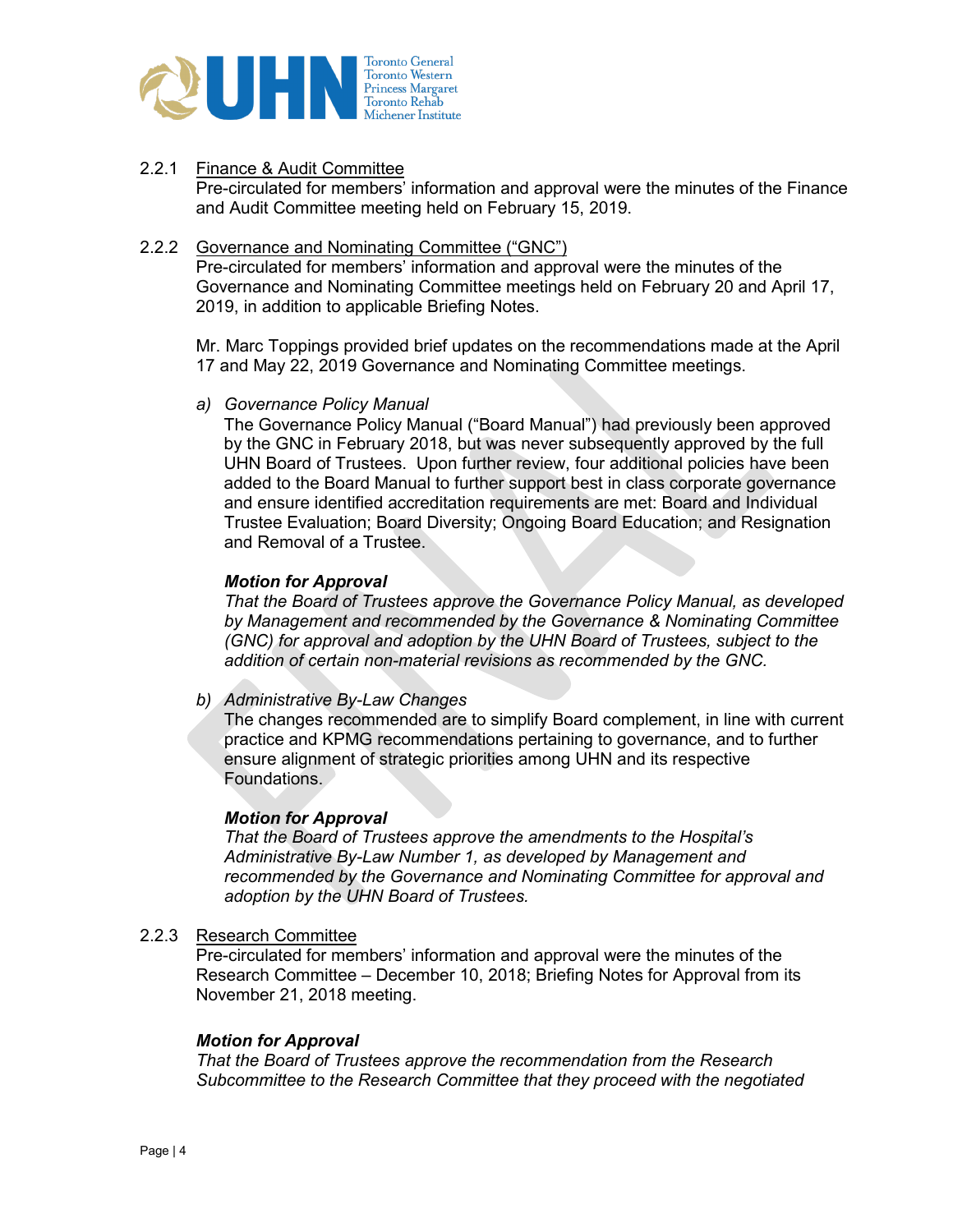

*terms for TIO (the investor) to invest \$25 M in DAO and to accept a \$12.5 M upfront fee as part of the licensing of UHN IP to DAO.*

2.2.4 Human Resources Committee Pre-circulated for members' information were the minutes of the Human Resources Committee meeting held on April 2, 2019.

# 2.2.5 Michener Education Committee

Pre-circulated for members' information were the minutes of the Education Committee meetings held on November 29, 2018 and February 14, 2019.

2.2.6 Michener Board

Pre-circulated for members' information were the minutes of the Michener Board meetings held on November 29, 2018 and February 14, 2019.

2.2.7 Medical Advisory Committee

Pre-circulated for members' information and approval were the minutes and Medical Staff Appointments recommended by the Medical Advisory Committee at its February 7, April 4 and May 2, 2019 meetings.

*The MAC Chair provided a verbal update on MD Engagement Survey Results, highlights included:*

- Delays in processing Research Ethics Board grants and contracts. UHN Research is improving workflow and retaining skilled coordinators and evaluators to reduce the delays.
- Update on surgery metrics Including operating room cancellation rates, MDRD surgical site infection rates, and ongoing issues in the operating room.
- Delays in CT-scans (JDMI & Cancer Program) and impacts.

*BOARD MOTION On a motion duly made, seconded and carried, the Board of Trustees approved all motions and minutes on the consent agenda in section 2.*

#### **3.0 Chair's Report**

*The Chair provided a verbal Report, highlights included:*

- Board of Trustees Annual General Meeting ("AGM") June 12, 2019
	- o On June 12, the AGM will take place at the MaRS Discovery District.
	- $\circ$  The AGM will include presentations from Patient Partners, the Emergency Department, and will include presentations of the Local Impact Awards, Inventor of the Year Award and Global Impact of the Year Award.
	- o At this year's AGM, we will be adding Jaime Watt as an independent Trustee, and Janice Fukakusa and Raj Kothari as ex officio non-voting Trustees owing to their roles as Chairs of the PMCC Foundation and TGTW Foundation, respectively.
	- $\circ$  Cliff Nordal will be stepping down from the UHN Board as an Independent Trustee at the Annual General Meeting and from his role as Chair of the Michener Institute of Education at UHN thereafter at Michener's AGM.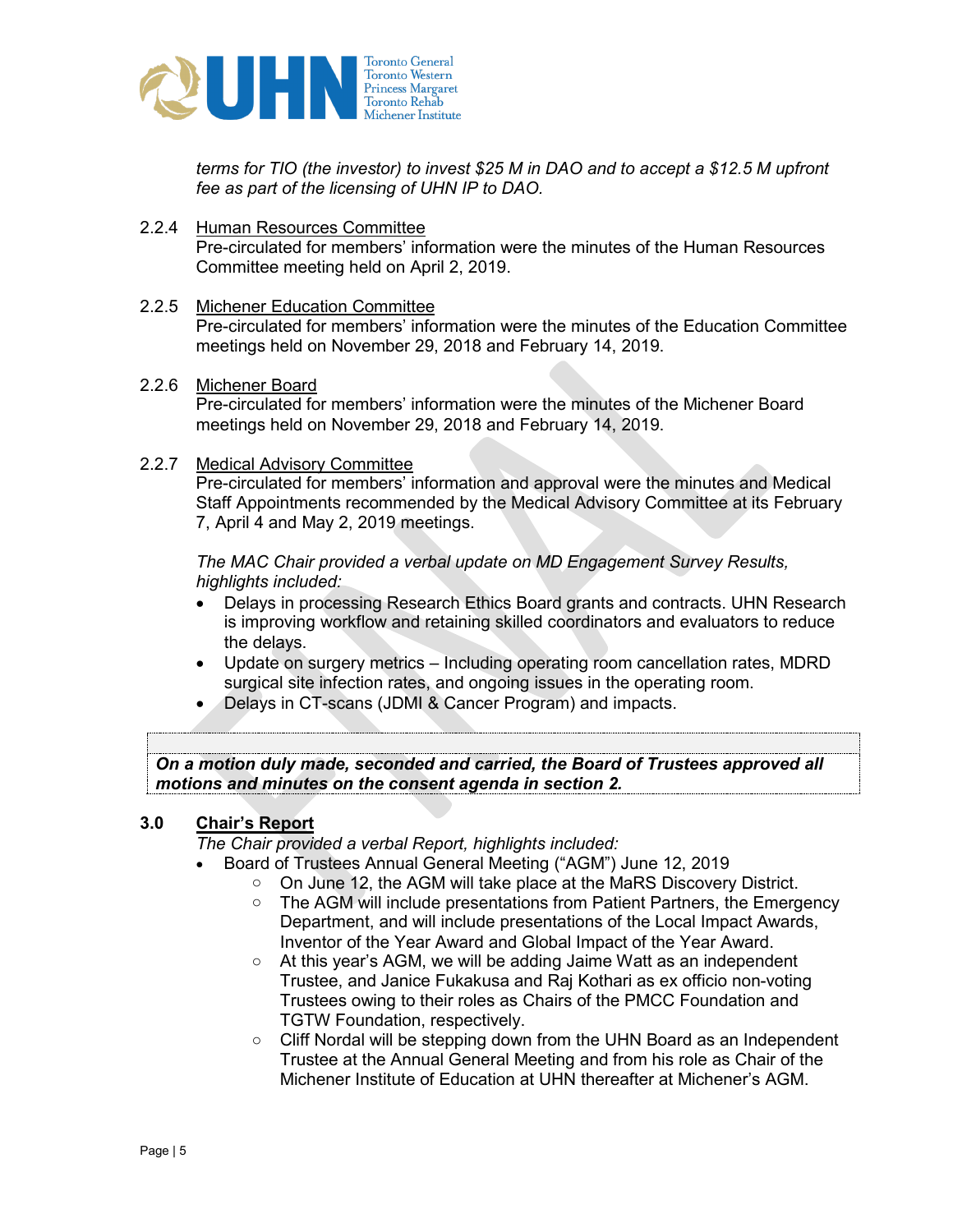

# **4.0 Chief Executive Officers' Report**

Pre-circulated for members' information was the Chief Executive Officer's Report.

Kevin Smith congratulated Professor Trevor Young as Dean of the Faculty of Medicine on his reappointment as Vice-Provost, Relations with Health Care Institutions for a second term from January 1, 2020 to June 30, 2025.

David Jaffray, UHN's Executive Vice President – Technology & Innovation, will be leaving UHN after an extended tenure at UHN to assume the role of Chief Technology and Digital Officer, Senior Vice President at M.D. Anderson Cancer Center in Houston, Texas.

Susan Fitzpatrick was appointed as the Interim CEO of Ontario Health. Ms. Fitzpatrick was previously the CEO of the Toronto Central Local Health Integration Network ("TC LHIN").

Dr. Fayez Quereshy has accepted the role of Interim Vice President – Toronto General Hospital, effective June 1, 2019.

*Kevin Smith highlighted the following:* 

- UHN's Financial Position Year-end margin of \$26.2 M. An initial margin of \$31.3 M was achieved at March 31, 2019, which was 4.3% above target.
- Ontario Budget \$21 M received by UHN of which \$3.1 M is for growth. Significant decrease in non-targeted funding for UHN.
- Health Information System Request For Proposal closed on April 24, 2019. Vendor evaluations are presently underway.
- Surgical site infections There has been an overall improvement in surgical site infections especially in orthopedics, plastics and at our Princess Margaret site.
- UHN submitted a Mid-West Ontario Health Team application with the Centre for Addiction and Mental Health ("CAMH"), seven community health centres, and 200+ primary care physicians.
- The Ministry of Health and Long-Term Care has terminated the Health System Research Fund. UHN has two active awards that will be terminated as a result. Budgets total \$2.99 M with a potential loss of \$1.97 M in project funding for researchers and \$328 K in indirect support for UHN.
- Toronto Western Operating Room redevelopment Ministry of Health and Long-Term Care Stage 1 Amendment submission has been submitted on April 26, 2019.
- UHN's Master Plan is on track to be finalized for Fall 2019. UHN had a very positive meeting with the Assistant Deputy Minister responsible for Capital Planning for the Ministry of Health and Long-Term Care and Management shared current progress on the development of UHN's Integrated Master Plan.
- The Ministry of Health and Long-Term Care has advised it will provide UHN with up to \$4.86 M in one-time funding for the 2018-19 for the Nursing Graduate Guarantee.
- 4.1 Organizational Scorecard 2018/19 Q4 Report Pre-circulated for members' information was the Organizational Scorecard – 2018/19 Q4 Report.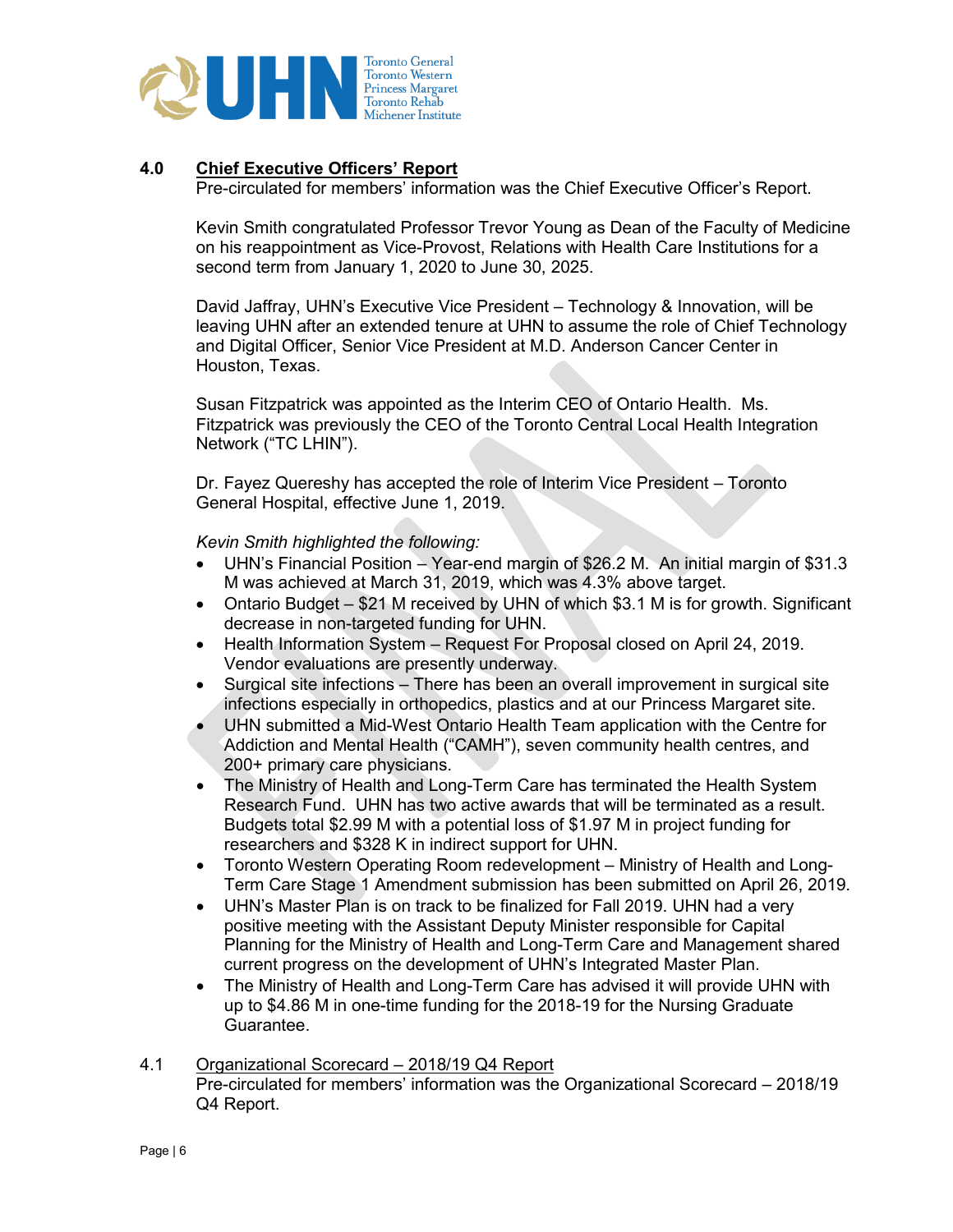

UHN's Organizational Scorecard – 2018/19 Q4 Report includes 18 indicators: eight wins, eight stalls, two losses. UHN's Q4 Scorecard reported negative performance in Patient Experience pertaining to hospital stay. UHN received data from the Canadian Patient Experience Survey but limitations to this survey made it difficult to draw actionable conclusions.

### 4.2 Proposed 2019/20 Balanced Scorecard Indicators

Pre-circulated for members' approval were the Proposed 2019/20 Balanced Scorecard Indicators.

UHN's 2019/20 Balanced Scorecard includes 16 indicators: 8 carry-over, 1 modified and 7 new.

*BOARD MOTION On a motion duly made, seconded and carried, the Board of Trustees approved UHN's proposed 2019/20 Balanced Scorecard indicators.*

# **5.0 Quality & Safety Committee Report**

Approval of Minutes & Embedded Motions

Pre-circulated for members' approval were the minutes, embedded motions and Quality & Safety Committee Report for the meetings held on January 28 and March 25, 2019.

Ross Baker, Chair of the Quality and Safety Committee of the Board, provided an update to the UHN Board of Trustees about the work of the Committee during its April meeting.

#### *Ross Baker highlighted the following:*

- Work is underway at the Toronto Academic Health Science Network ("TAHSN") and within UHN to address issues related to Escalation of Care, a contributing factor to serious harm to both patients and healthcare providers.
- UHN data about employee engagement, physician engagement and healthcare provider burnout indicate that there are immediate issues that need attention in order to deliver on the strategic priority of "Empower and invest in a diverse TeamUHN".
- Since workplace culture plays a significant factor in escalation of care, engagement and burnout, which can result in a higher incidence of patient safety incidents, addressing clinician and staff engagement is a priority that research has demonstrated will have a positive impact on safety.

#### 5.2 Accreditation

Pre-circulated for members' information was an overview of the Board's role in supporting UHN's Accreditation process by providing the Governance Self-Assessment survey results. Mike Nader, EVP Clinical Support and Performance, updated the Board on the accreditation process, generally, and the Accreditation Canada on-site assessment, which is scheduled for September 6-20, 2019.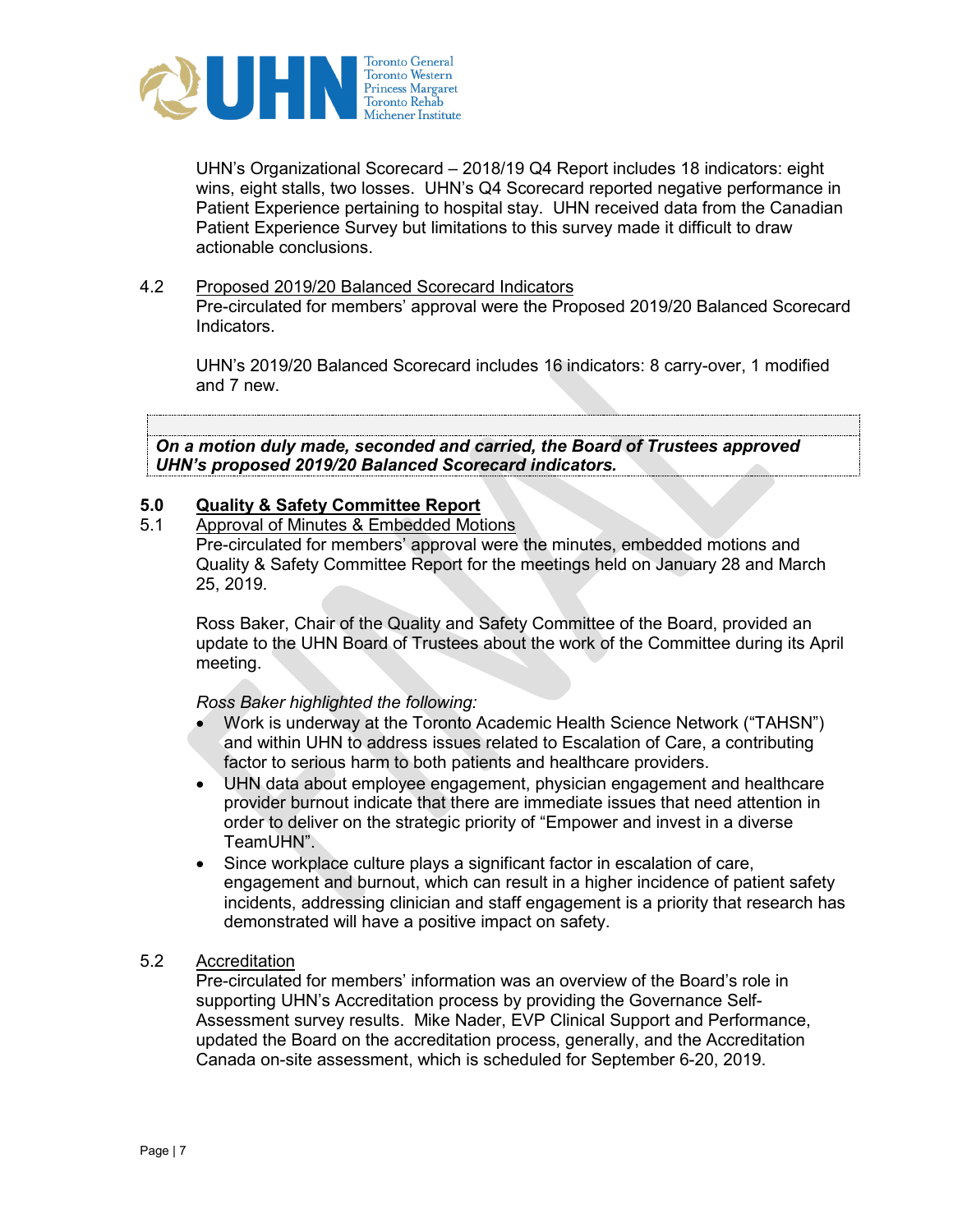

*Mike Nader highlighted the following:*

- The results from Governance Self-Assessment Questionnaire of 20 Board members surveyed, 13 responded (response rate of 65%), rating 55 separate criteria on a Likert scale.
- Following the meeting, Board members will receive a link to complete a Governance Functioning Tool – a 34-question instrument similar to the Governance self-assessment questionnaire. The results from the Governance Functioning Tool will be shared with Accreditation Canada.
- Management will establish a Board Accreditation Committee to provide a fulsome representation of UHN's governance. Further details of that Accreditation Committee, which will participate in Accreditation Canada's on-site survey in September 2019, will be forthcoming.

# **6.0 Chief Financial Officer Update**

Pre-circulated for members' information was the Chief Financial Officer's Report.

*Darlene Dasent, Vice President and Chief Financial Officer, highlighted the following:* 

- Year-end margin of \$26.2 M.
- Operating and Capital plans for 2019/20 have now been completed; \$30 M margin remains as target.
- Funding Announcement \$3.1 M (0.3%) growth funding; remainder is targeted.
- The Health Information System ("HIS") renewal is in the vendor evaluation phase; the associated business case is under development and the financing strategy is being finalized.

# **7.0 Education Session**

# 7.1 Multi-Organ Transplant Update

Dr. Atul Humar, Director, Multi Organ Transplant Program, and Ms. Joanne Kearney, UHN Patient Partner, provided an overview of the program's new Strategic Plan which aligns with UHN's overarching strategic initiative to support "A Healthier World".

*Dr. Atul Humar highlighted the following:* 

- The Transplant Program is a high-volume transplant center that is internationally recognized for innovative research and highly competitive educational opportunities.
- The Transplant Program has developed a strategic plan that lays a roadmap for future goals and aspirations of the program out to 2025.
- Key Priorities of the Program include increasing access to transplantation, delivering the highest quality long-term transplant outcomes, and accelerating discovery, development & translation of novel transplant therapies.

The Board of Trustees endorsed the Transplant Program strategic plan and noted its support for the key priorities outlined. This includes helping ensure adequate capacity and infrastructure for program growth, messaging around the importance of organ donation, and ongoing support in fundraising for research priorities.

# **8.0 Other Business**

No other business discussed.